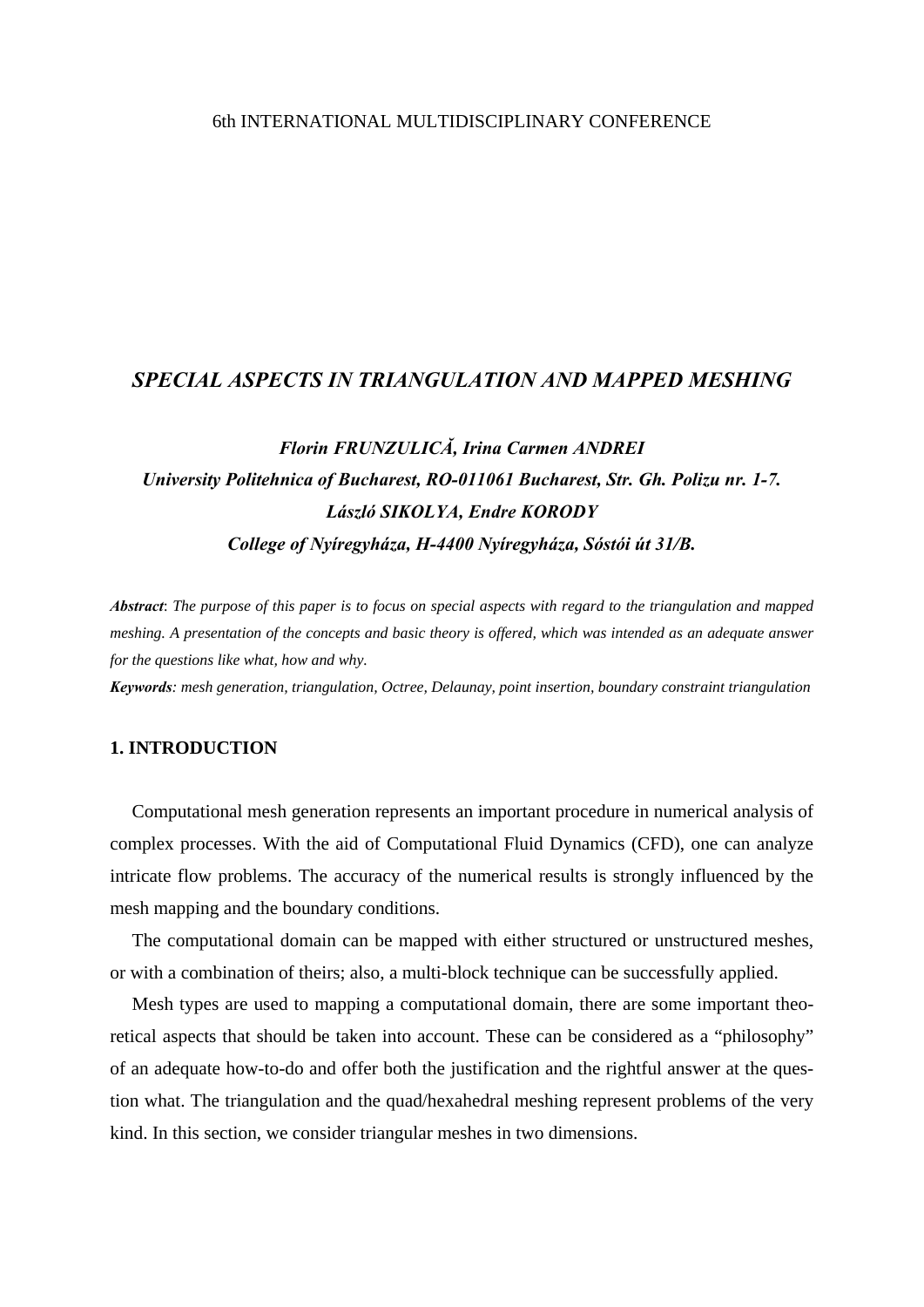## **2. TWO-DIMENSIONAL TRIANGULATIONS**

By triangulation one refers to building polygons when knowing a set of nodes and eventually to filling the domain with matching elements, in accordance with certain criteria and procedures. There are four distinct types of input domains, all of which can be viewed as polygonal regions of the plane, because their boundaries consist of straight line segments.

The task is to partition the domain into triangles, that meet edge to edge, and that may be required to satisfy some other optimality properties. For all four types of domains, a single parameter, the number of vertices, is meant to measure the input complexity.

## **2.1. Simple polygon and polygon with holes**

The domain is a polygonal region of the plane, and its boundary forms a simple, polygonal, closed curve. The triangulation must use the edges of the boundary as edges in the triangulation. In a Steiner triangulation problem, extra vertices may be added to the interior or on the polygon; hence, the edges of the boundary may be subdivided to form several collinear edges in the triangulation.

The polygon with holes differs from the previous case in that the boundary may form several disjoint polygonal Jordan curves. These curves surround holes within the polygon.

## **2.2. Point set**

The input is a set of points in the plane. Without Steiner points, the vertices of the triangulation are exactly the input points, and the boundary of the triangulation is the convex hull. With Steiner points, the vertices of the triangulation are a superset of the input points, and the boundary of the triangulation is a convex region that may be larger than the convex hull.

#### **2.3. Planar straight line graph (PSLG)**

The input is a set of vertices and non-crossing line segments in the plane, which must be used as edges in the triangulation. This most general input occurs in practice for ,, multiple domains",that is, domains that include boundaries between different materials.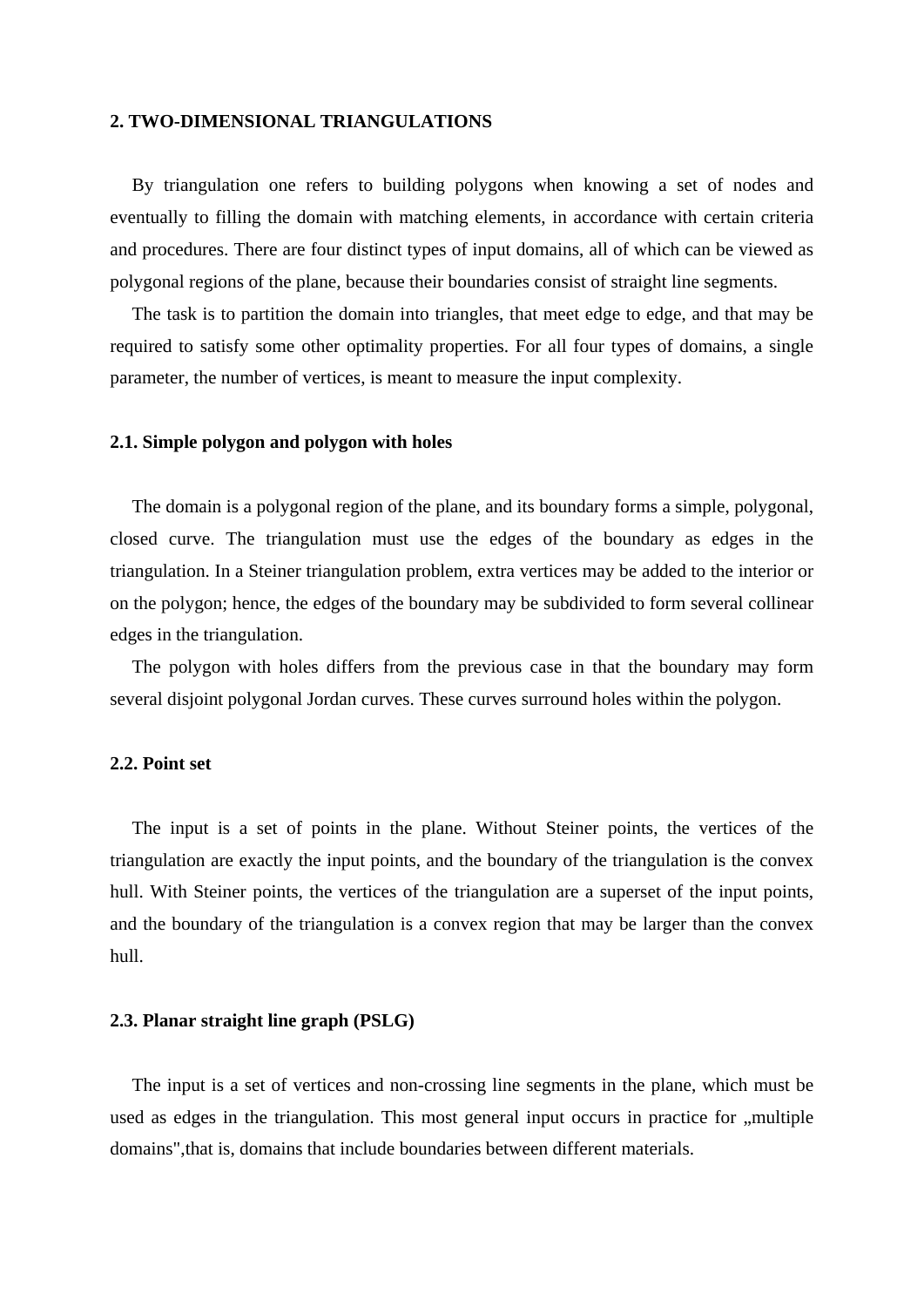## **2.4. Octree**

With this method, cubes containing the geometric model are recursively subdivided until the desired resolution is reached. Irregular cells are then created where cubes intersect the surface, often requiring a significant number of surface intersection calculations.

The Octree technique does not match a pre-defined surface mesh, as the advancing front or Delaunay mesh might; rather surface facets are formed wherever the internal Octree structure intersects the boundary. The resulting mesh also will change as the orientation of the cubes in the Octree structure is changed and can also require.

Following a recent survey, only four of the 38 codes generating tetrahedral meshes reported using some form of octree technique. SCOREC [1] at Rensselaer develops a set of mesh generation tools called MEGA that uses the Octree technique that is available through their partners program. A public domain octree mesh generator called QMG is available from Steve Vavasis [2] at Cornell.

# **2.5. Delaunay**

By far the most popular of the triangle and tetrahedral meshing techniques are those utilizing the Delaunay [3] criterion. The Delaunay criterion, sometimes called the "empty sphere" property simply stated, says that any node must not be contained within the surrounding sphere of any tetrahedral within the mesh. A circum-sphere can be defined as the sphere passing through all four vertices of a tetrahedron.

The Delaunay criterion does not represent an algorithm for generating a mesh, but it helps and guide how to connect a set of existing points in the space. Therefore, it is necessary to provide a method for generating node locations within the geometry. A typical approach is to first mesh the boundary of the geometry to provide an initial set of nodes. The boundary nodes are then triangulated according to the Delaunay criterion. Nodes are then inserted incrementally into the existing mesh, redefining the triangles or tetrahedrons locally as each new node is inserted to maintain the Delaunay criterion.

## **2.6. Point insertion**

The simplest point insertion approach is to define nodes from a regular grid of points covering the domain at a specified nodal density. In order to provide for varying element sizes, a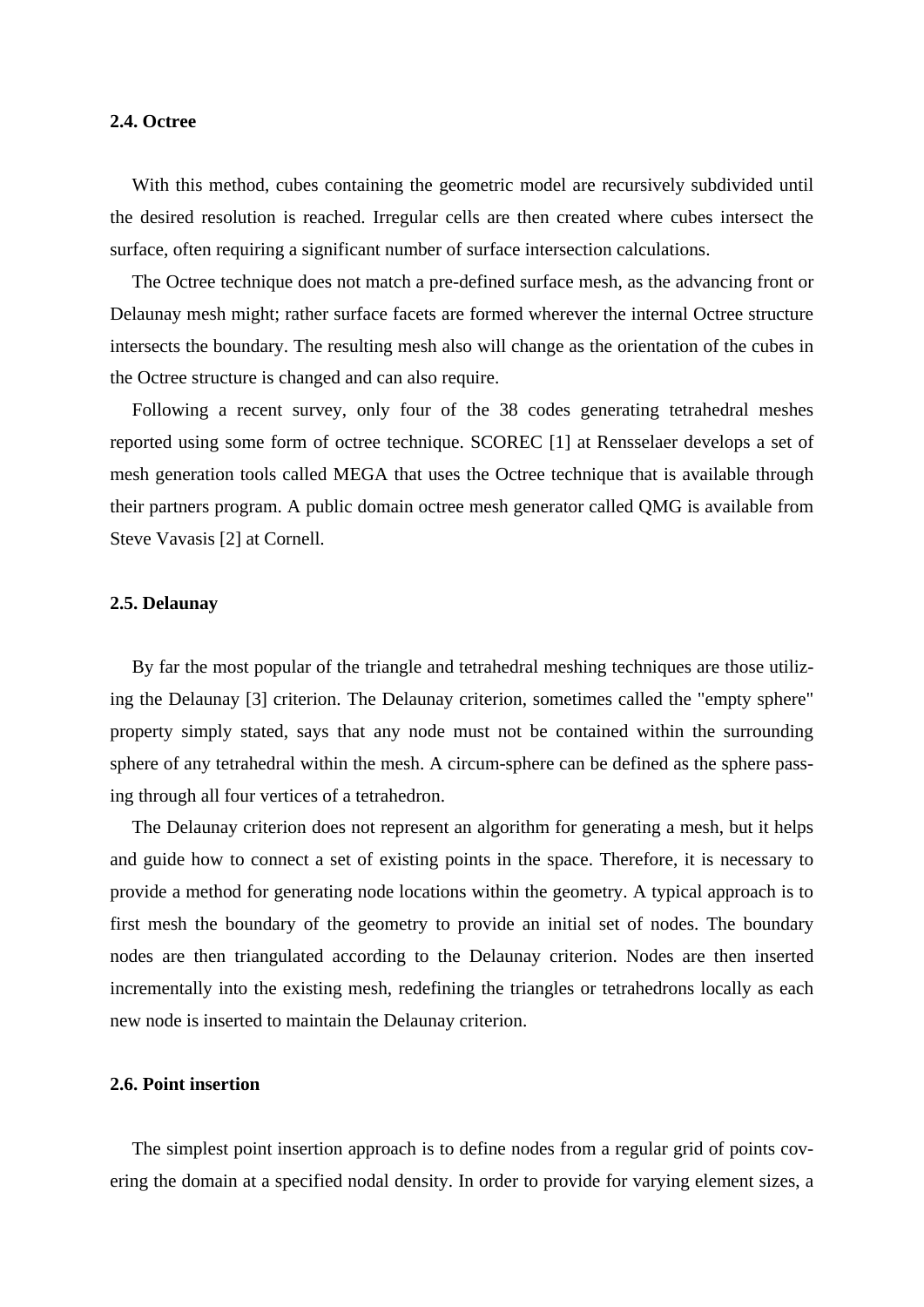user specified sizing function can also be defined and nodes inserted until the underlying sizing function is satisfied. Another approach is for nodes to be recursively inserted at triangle or tetrahedral centroids.

Similar to the circumcircle point insertion method, another technique is the so-called, Voronoi-segment point insertion method. A Voronoi segment can be defined as the line segment between the circumcircle centers of two adjacent triangles or tetrahedra. The new node is introduced at a point along the Voronoi segment in order to satisfy the best local size criteria. This method tends to generate very structured looking meshes with six triangles at every internal node. One straightforward method used by INRIA in their mesh generator GSH3D, is point insertion along edges. A set of candidate vertices is generated by marching along the existing internal edges of the triangulation at a given spacing ratio. Nodes are then inserted incrementally, discarding nodes that would be too close to an existing neighbor. This process is continued recursively until a background sizing function is satisfied.

### **2.7. Boundary constrained triangulation**

In many finite element applications, there is a requirement that an existing surface triangulation be maintained. In most Delaunay approaches, before internal nodes are generated, a three dimensional tessellation of the nodes on the geometry surface is produced. In this process, there is no guarantee that the surface triangulation will be satisfied. In many implementations, the approach is to tessellate the boundary nodes using a standard Delaunay algorithm without regard for the surface facets. A second step is then employed to force or recover the surface triangulation. Obviously, if doing so, the triangulation may no longer be strictly "Delaunay", hence the term "Boundary Constrained Delaunay Triangulation".

In two dimensions the edge recovery is relatively straightforward. The process is considerably more complex in three dimensions, since after recovering all edges in the surface triangulation, there is no guarantee that the surface facets themselves will be recovered. Additional side recovery operations can be required to maintain the surface triangulation. While the two dimensional recovery process is guaranteed to produce a boundary conforming triangulation, there are cases in 3D where a valid triangulation can not be defined without first inserting additional vertices. This fact increases the complexity of any three dimensional boundary recovery procedure. In the first approach defined by George[7] and implemented in INRIA's GSH3D software, edges are recovered by performing a series of tetrahedral transformations by swapping two adjacent tetrahedrons for three.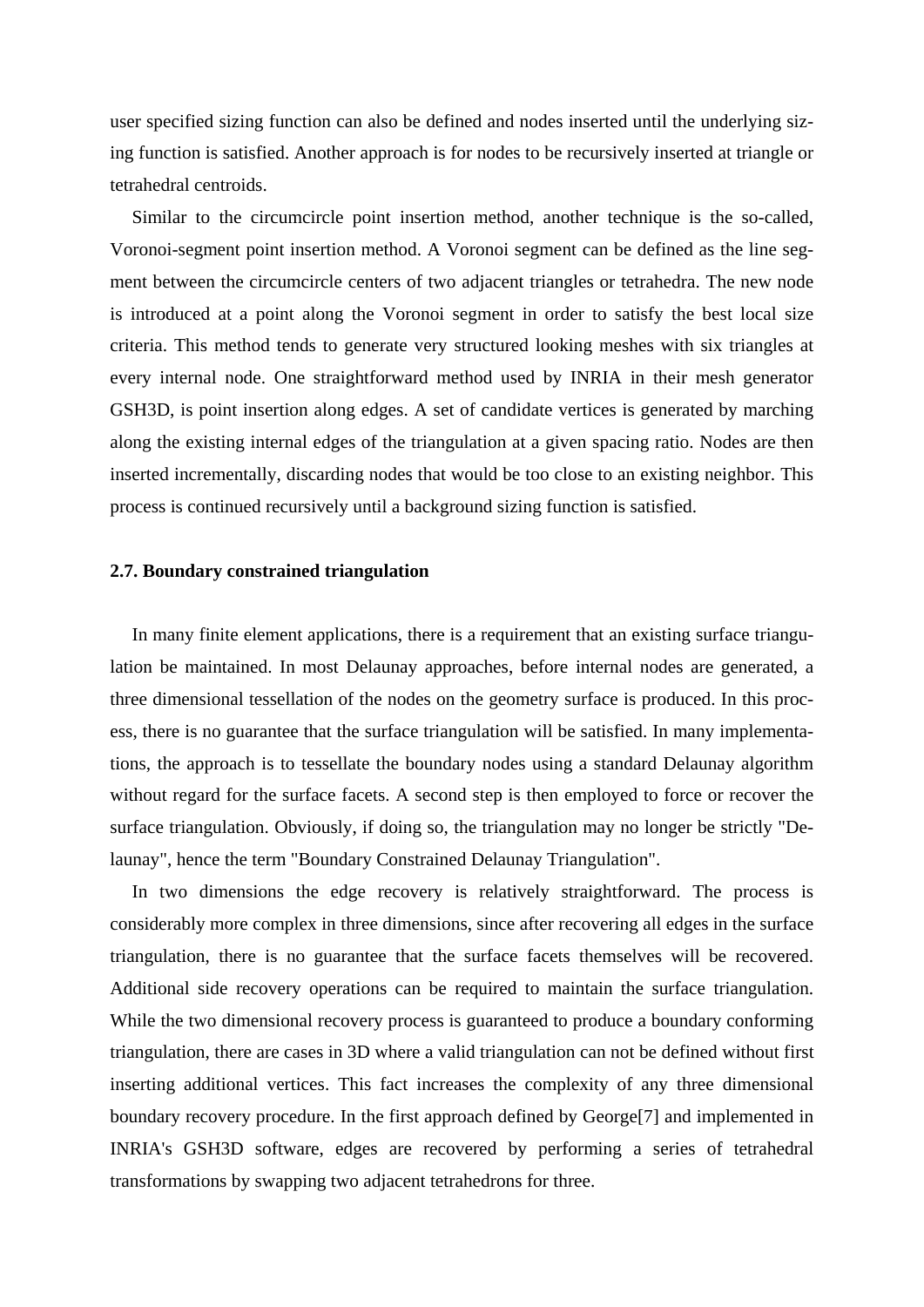## **2.8. Free form deformation (FFD)**

The main idea of FFD method is to deform a simple quasi-orthogonal mesh until it takes the shape of the desired domain to become discrete. The origin of this method is in  $\mu$ linear/nonlinear analysis" of structures. The hypotheses used to explain the behavior of the structure are the well-known formulas of the elasticity theory.

The advantages of this method consist in a simplicity and automatic mesh generation. When starting with a regulate mesh, the deformation process preserves the mesh regularity. The control of the mesh generation is possible by the local changing of the elastic characteristics of structure. The main disadvantage remains the relatively great computational effort in case of 3D meshes. It is necessary an optimized solver for large systems of equations.

### **2.9. The advancing front method**

Another very popular family of triangle and tetrahedral mesh generation algorithms is the advancing front, or moving front method. Two of the main contributors to this method are Rainald Lohner [4], [5] at George Mason University and S. H. Lo [6] at the University of Hong Kong. A form of the advancing front method, which is sometimes called "advancing layers", is also used for generating boundary layers for CFD in Navier-Stokes applications.

This method is able to control the element sizes near the boundary. Another model presents a method wherein the elements are stretched in the direction of the boundary, the expected direction of fluid flow. A public domain version of Pirzadeh's code, VGRID is available from NASA, Langley.

## **3. QUAD/HEXAHEDRAL MESHING**

### **Mapped meshing**

Whenever the geometry of the domain is suited for, quad or hex mapped meshing will generally produce the most desirable result. Although mapped meshing is considered a structured method, it is quite common for unstructured codes to provide a mapped meshing option. Such that mapped meshing can be applied, the opposite edges of the area to be meshed must have equal numbers of divisions. In 3D, each opposing face of a topological cube must have the